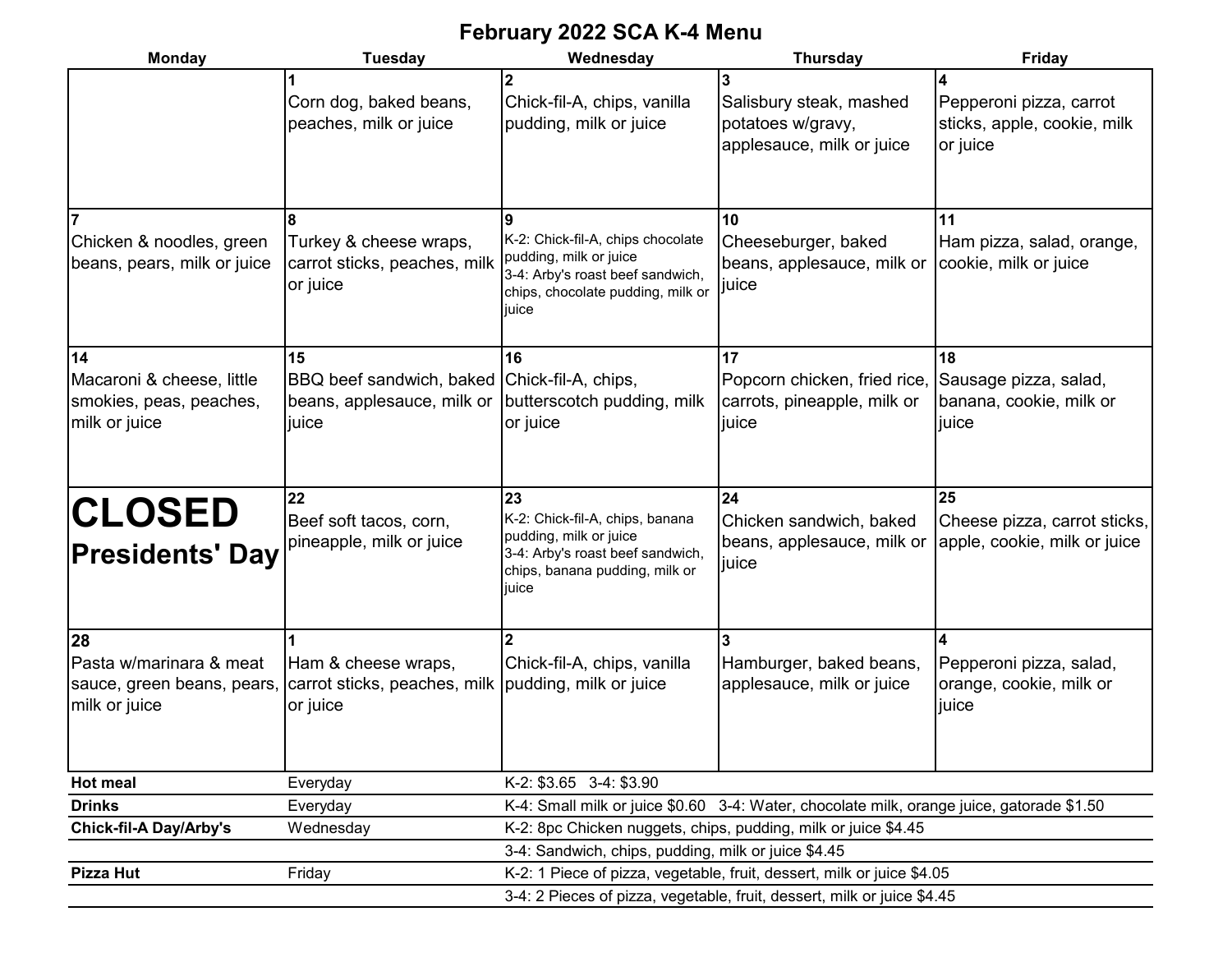## **February 2022 SCA 5-8 Menu**

| <b>Monday</b><br><b>Tuesday</b>                                                                       |                                                                                                                      | Wednesday                                                                                                                                       | <b>Thursday</b>                                                                                     | <b>Friday</b>                                                           |  |  |  |  |
|-------------------------------------------------------------------------------------------------------|----------------------------------------------------------------------------------------------------------------------|-------------------------------------------------------------------------------------------------------------------------------------------------|-----------------------------------------------------------------------------------------------------|-------------------------------------------------------------------------|--|--|--|--|
|                                                                                                       | Corn dog, baked beans,<br>peaches, milk or juice<br>A la carte                                                       | Chick-fil-A, fries, vanilla<br>pudding, milk or juice                                                                                           | Salisbury steak, mashed<br>potatoes w/gravy,<br>applesauce, milk or juice                           | Pepperoni pizza, carrot<br>sticks, apple, cookie, milk<br>or juice      |  |  |  |  |
|                                                                                                       |                                                                                                                      |                                                                                                                                                 |                                                                                                     | <b>Baked potato bar</b>                                                 |  |  |  |  |
| Chicken & noodles, green<br>beans, pears, milk or juice                                               | Turkey & cheese wraps,<br>carrot sticks, peaches, milk<br>or juice                                                   | 10<br>9<br>Arby's roast beef sandwich, Cheeseburger, baked<br>chips, chocolate pudding,<br>beans, applesauce, milk or<br>milk or juice<br>juice |                                                                                                     | 11<br>Ham pizza, salad, orange,<br>cookie, milk or juice                |  |  |  |  |
|                                                                                                       | A la carte                                                                                                           |                                                                                                                                                 |                                                                                                     | <b>Baked potato bar</b>                                                 |  |  |  |  |
| 14<br>Macaroni & cheese, little<br>smokies, peas, peaches,<br>milk or juice                           | 15<br>BBQ beef sandwich, baked Chick-fil-A, fries,<br>beans, applesauce, milk or butterscotch pudding, milk<br>juice | 16<br>or juice                                                                                                                                  | 17<br>Popcorn chicken, fried rice<br>pineapple, milk or juice                                       | 18<br>Sausage pizza, carrot<br>sticks, banana, cookie, milk<br>or juice |  |  |  |  |
|                                                                                                       | A la carte                                                                                                           | 23                                                                                                                                              |                                                                                                     | <b>Baked potato bar</b>                                                 |  |  |  |  |
| <b>CLOSED</b><br><b>Presidents' Day</b>                                                               | 22<br>Beef & cheese nachos,<br>corn, pineapple, milk or<br>juice                                                     |                                                                                                                                                 | 24<br>Arby's roast beef sandwich,<br>Chicken sandwich, baked<br>beans, applesauce, milk or<br>juice | 25<br>Cheese pizza, carrot sticks,<br>apple, cookie, milk or juice      |  |  |  |  |
|                                                                                                       | A la carte                                                                                                           |                                                                                                                                                 |                                                                                                     | <b>Baked potato bar</b>                                                 |  |  |  |  |
| 28<br>Pasta w/marinara & meat<br>sauce, green beans, pears, sandwich, carrot sticks,<br>milk or juice | Hot ham & cheese<br>peaches, milk or juice                                                                           | $\mathbf{2}$<br>Chick-fil-A, fries, vanilla<br>pudding, milk or juice                                                                           | Hamburger, baked beans,<br>applesauce, milk or juice                                                | Pepperoni pizza, salad,<br>orange, cookie, milk or<br>juice             |  |  |  |  |
|                                                                                                       | A la carte                                                                                                           |                                                                                                                                                 |                                                                                                     | <b>Baked potato bar</b>                                                 |  |  |  |  |
| Hot meal                                                                                              | Everyday                                                                                                             | \$3.90                                                                                                                                          |                                                                                                     |                                                                         |  |  |  |  |
| Salad bar                                                                                             | Everyday                                                                                                             | \$4.00                                                                                                                                          |                                                                                                     |                                                                         |  |  |  |  |
| <b>Pint drinks</b>                                                                                    | Everyday                                                                                                             | Sweet tea, chocolate milk, orange juice, gatorade, sparkling ice, water \$1.50                                                                  |                                                                                                     |                                                                         |  |  |  |  |
| A la carte                                                                                            | Tuesday                                                                                                              | 7oz Pretzel \$3.25 Tornado \$3.25 Empanada \$3.25                                                                                               |                                                                                                     |                                                                         |  |  |  |  |
| <b>Chick-fil-A Day</b>                                                                                | Wednesday                                                                                                            | Sandwich only \$4.05; Sandwich, fries, pudding, milk or juice \$4.45                                                                            |                                                                                                     |                                                                         |  |  |  |  |
|                                                                                                       |                                                                                                                      | 8pc Nuggets only \$4.05; Nuggets, fries, pudding, milk or juice \$4.45                                                                          |                                                                                                     |                                                                         |  |  |  |  |
| Arby's                                                                                                | Wednesday                                                                                                            | Sandwich only \$4.05; Sandwich, chips, pudding, milk or juice \$4.45                                                                            |                                                                                                     |                                                                         |  |  |  |  |
| <b>Pizza Hut</b>                                                                                      | Friday                                                                                                               | Pizza Only \$4.05; 2 Pieces of pizza, vegetable, fruit, dessert, milk or juice \$4.45                                                           |                                                                                                     |                                                                         |  |  |  |  |
| <b>Baked Potato Bar</b>                                                                               | Friday                                                                                                               | \$4.00                                                                                                                                          |                                                                                                     |                                                                         |  |  |  |  |
| <b>Chips and Cookies</b>                                                                              | Tuesday & Thursday                                                                                                   | Variety \$1.00                                                                                                                                  |                                                                                                     |                                                                         |  |  |  |  |
| Ice Cream                                                                                             | Tuesday & Thursday                                                                                                   | Variety \$1.50                                                                                                                                  |                                                                                                     |                                                                         |  |  |  |  |